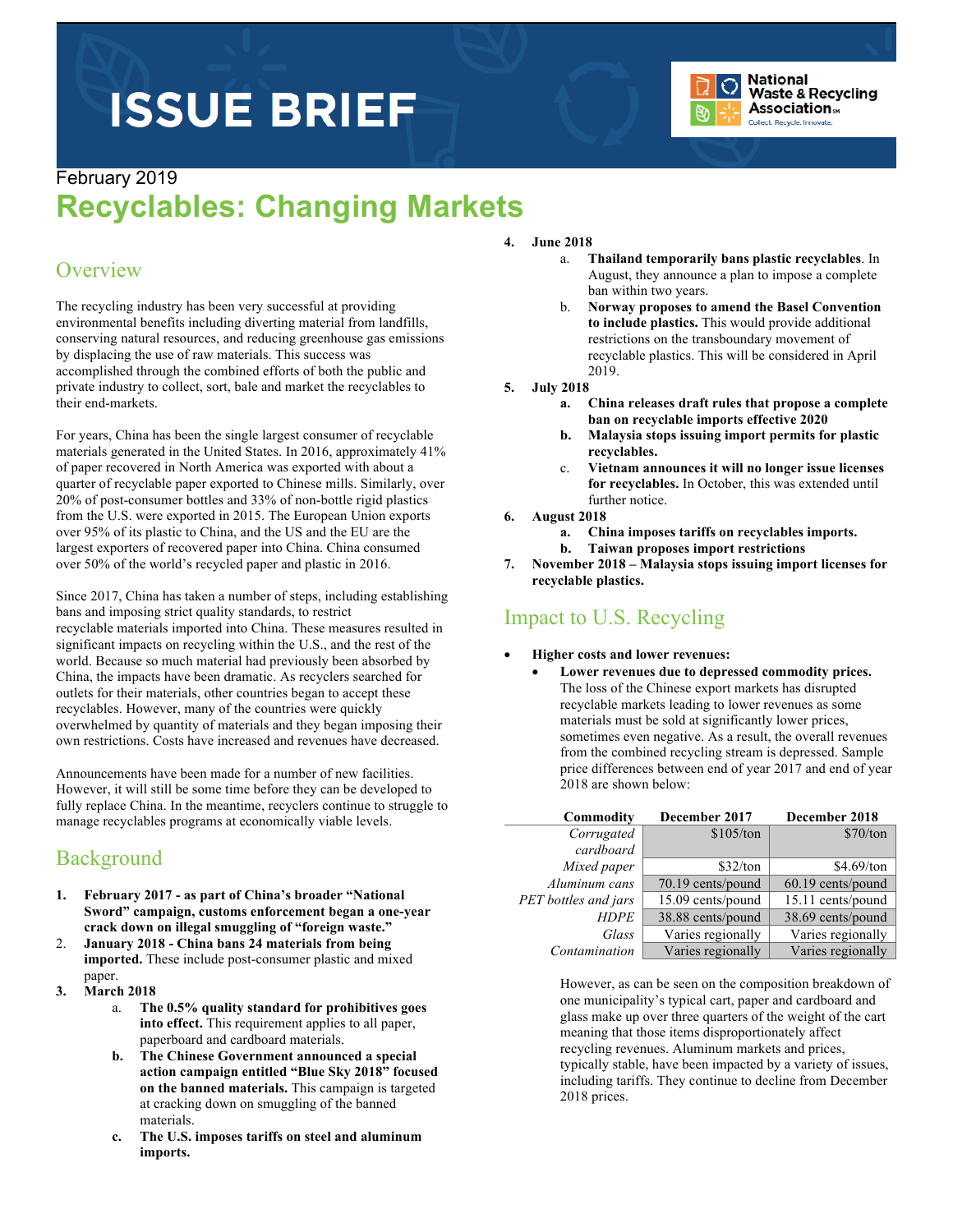#### **Composition and Value of Arlington's Recycling Cart**



*Source: https://www.arlnow.com/2018/10/24/pain-in-the-glass/*

- **Higher processing costs.** In order to meet the new quality standards, MRFs are slowing down the lines and adding sorters. Processing at some facilities has been changed from negative sorts to positive sorts resulting in more effort to produce less salable material. These measures are reducing throughput and driving processing costs higher.
- **Higher transportation costs.** Regulatory requirements, a booming economy and a tight labor market already contributed to increased domestic freight costs. However, as material is diverted to international ports outside of China, shipping costs are also increasing as the backhaul advantage dissipates.
- **Higher capital costs.** To meet the higher quality standards, some MRFs are also accelerating and increasing capital expenditures.
- **Availability of outlets.** The ability of other markets, both domestic and the remaining Asian export market, to absorb all the recyclables have been severely strained as can be seen by restrictions imposed by other markets. Some materials have not been able to find an economically viable end market. With few markets available, incidents of stockpiling (or landfilling) material have been reported.
- **Stockpiling issues.** Due to storage capacity issues, stockpiling is not a viable option. Warehousing is also an issue due to availability of space and costs of facilities. In either case, processed bales can deteriorate over time which creates unacceptable safety hazards and unmarketable recycled product.
- **Regional variations.** The impact varies by region and local markets across the country.
- **Changing recyclables lists.** Some municipalities have changed materials they accept. Some programs are focusing on what materials can be recycled at a reasonable cost. Others are mandated to recycle certain materials without regard to costs. Lists vary significantly depending on the municipality. For example, Lancaster County, Pennsylvania's trim "Big 4" list limits acceptable materials to just four items (corrugated cardboard, plastic bottles and jugs with necks, metal cans, glass jars and bottles) while San Jose, California's list includes all that and much more (magazines, newspapers, cereal boxes, gift wrap, CD cases, PVC pipe, beverage cartons, aerosol cans, aluminum foil, pots and pans, and textiles).
- **Development of new outlets.** Numerous new or expanded facilities have been announced over the course of the past year which will provide new domestic outlets for materials, especially recovered paper. When these facilities will begin

accepting materials, however, is uncertain due to its dependence infrastructure development. Also, even when these facilities are open, they are not anticipated to fully replace the lost overseas markets.

#### Actions to Take

- **Ensure High Quality Recyclables** High quality material is more likely to find a market. The new 0.5 percent prohibitives limit is far below any existing international standard. However, high quality material will be welcomed by both domestic and international markets. Focus on core recyclables to reduce contamination.
- **Work with the entire industry.** This is a global and an industry-wide issue, not a local or individual company issue. Our industry will benefit if we work together with city and state officials to develop solutions in the near term, and to work together for longer term solutions.
- **Communicate.** It is important to communicate with recycling partners to focus on quality and to develop solutions for your communities. See the communications strategy below for more suggestions.
- **Review contracts.** Recycling requirements may need to be amended through force majeure provisions as this is a global situation. In addition, both recyclers and municipalities should review contracting provisions to ensure fair and equitable contracts. NWRA and SWANA worked together to develop a Joint Advisory on Designing Contracts for Processing of Municipal Recyclables along with two attachments, one on auditing and the second on determining the value of recyclables. These documents should be utilized to inform future contracts. The documents can be found at:

*https://cdn.ymaws.com/wasterecycling.org/resource/resmgr/doc s/resource\_library/SWANA-NWRA\_Best\_Contracting\_.pdf*

- **Talk with regulators.** States may need to approve temporarily suspensions of recycling requirements where there is no market.
- **Infrastructure improvements.** New facilities include newer technology into their facilities. However, retrofitting older facilities is necessary to manage the changing material stream. Older recycling facilities were designed to handle the materials that were more common twenty years ago before the collapse of newspapers and the advent of e-commerce. In addition, some materials may not generate sufficient revenue to justify the expense necessary for the sorting equipment. Assistance for equipment purchases may make recycling some materials more acceptable.

## Communications Strategy

- **Develop a communication plan appropriate for your market area.** Make sure to be transparent in messaging providing clear information about the severity of the issue but avoid overstating it. Convey the commitment to working with customers and regulators. Provide recommendations on what should be recycled and how to minimize contamination.
- **Check facts and update employees, and external messaging:** As recycling markets change, communicate with employees and customers.
- **Contact your state regulatory agency to ensure that they are aware of the issue.** Ensure key stakeholders know that we have been working at the federal level. Be careful in communicating the serious ramifications of this issue, while recognizing that there is significant uncertainty.
- **Consider engaging local industry groups to help with the messaging.** Work with your state's industry associations to convey a single message to the public "from the industry."